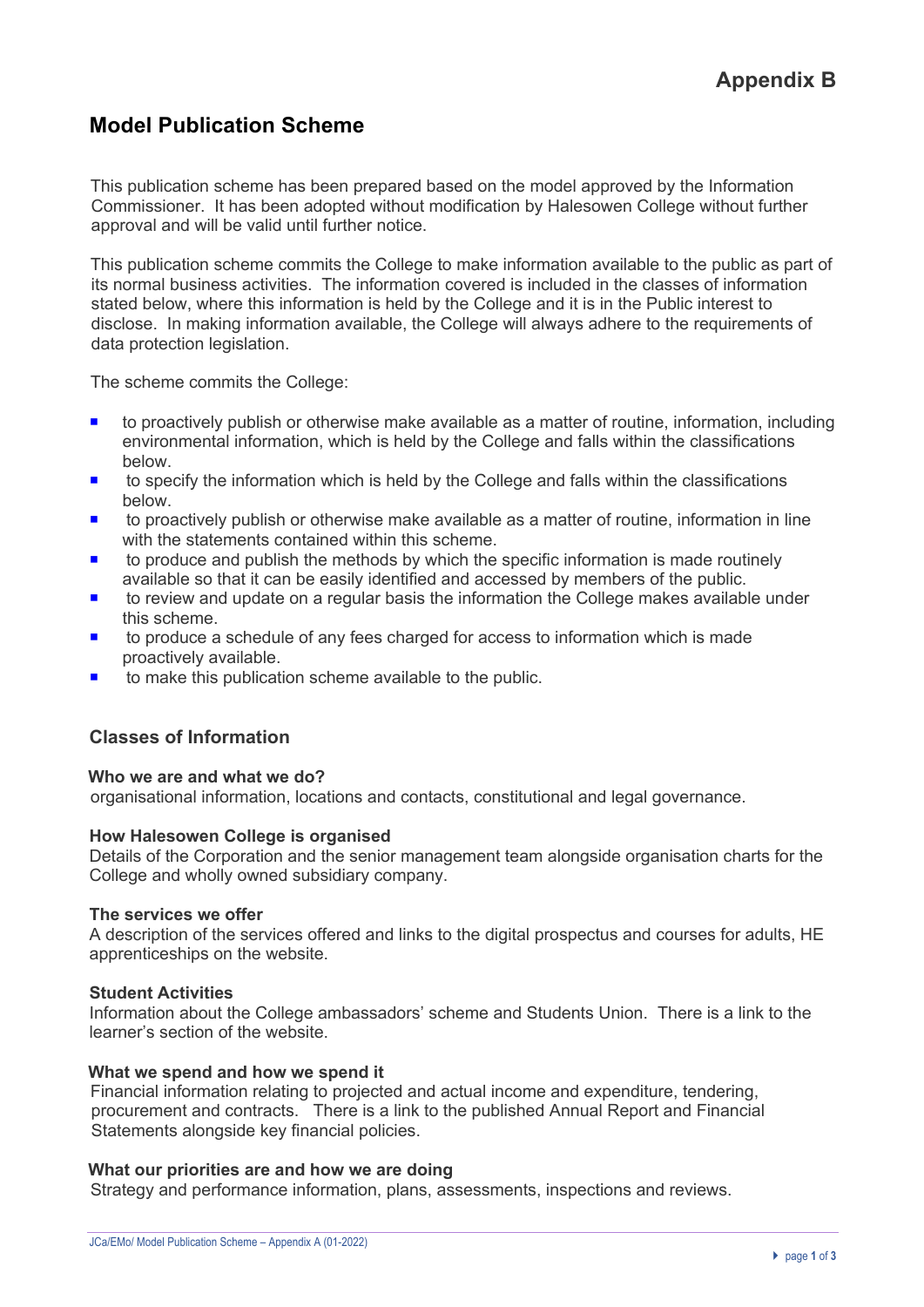## **How we make decisions**

Policy proposals and decisions. Decision making processes, internal criteria and procedures, consultations. There are links to the strategy and annual plans alongside the latest Ofsted report and key strategy documents.

## **Our policies and procedures**

Current written protocols for delivering our functions and responsibilities which are not covered in other sections.

### **Human Resources**

Details of key processes and associated policies.

#### **Health and Safety**

Overarching objective/policy statement and a link to the approved policy.

#### **Complaints**

Details of the College ethos and a link to the policy which explains how to make a complaint.

#### **Non-Disclosure**

The classes of information will not generally include:

- **•** Information the disclosure of which is prevented by law, or exempt under the Freedom of Information Act, or is otherwise properly considered to be protected from disclosure.
- $\blacksquare$  Information in draft form.
- **•** Information that is no longer readily available as it is contained in files that have been placed in archive storage or is difficult to access for similar reasons.
- **<u>■**</u> Information for which disclosure would breach other legislation.

**The method by which information published under this scheme will be made available**  The College will indicate clearly to the public what information is covered by this scheme and provide links on the Freedom of Information Scheme on the website to documents.

Should an individual not wish to access the information by the website, they may email a request or write to the registered office.

In exceptional circumstances some information may be available only by viewing in person. An appointment to view the information will be arranged within a reasonable timescale.

Information will be provided in the language in which it is held or in such other language that is legally required. Where the College is legally required to translate any information, it will do so.

Obligations under other legislation to provide information in other forms and formats will be adhered to when providing information in accordance with this scheme.

### **Charges which may be made for information published under this scheme**

The purpose of this scheme is to make the maximum amount of information readily available at minimum inconvenience and cost to the public. Charges made by the College for routinely published material will be justified and transparent and kept to a minimum.

Material which is published and accessed on a website will be provided free of charge.

Charges may be made for information subject to a charging regime specified by Parliament.